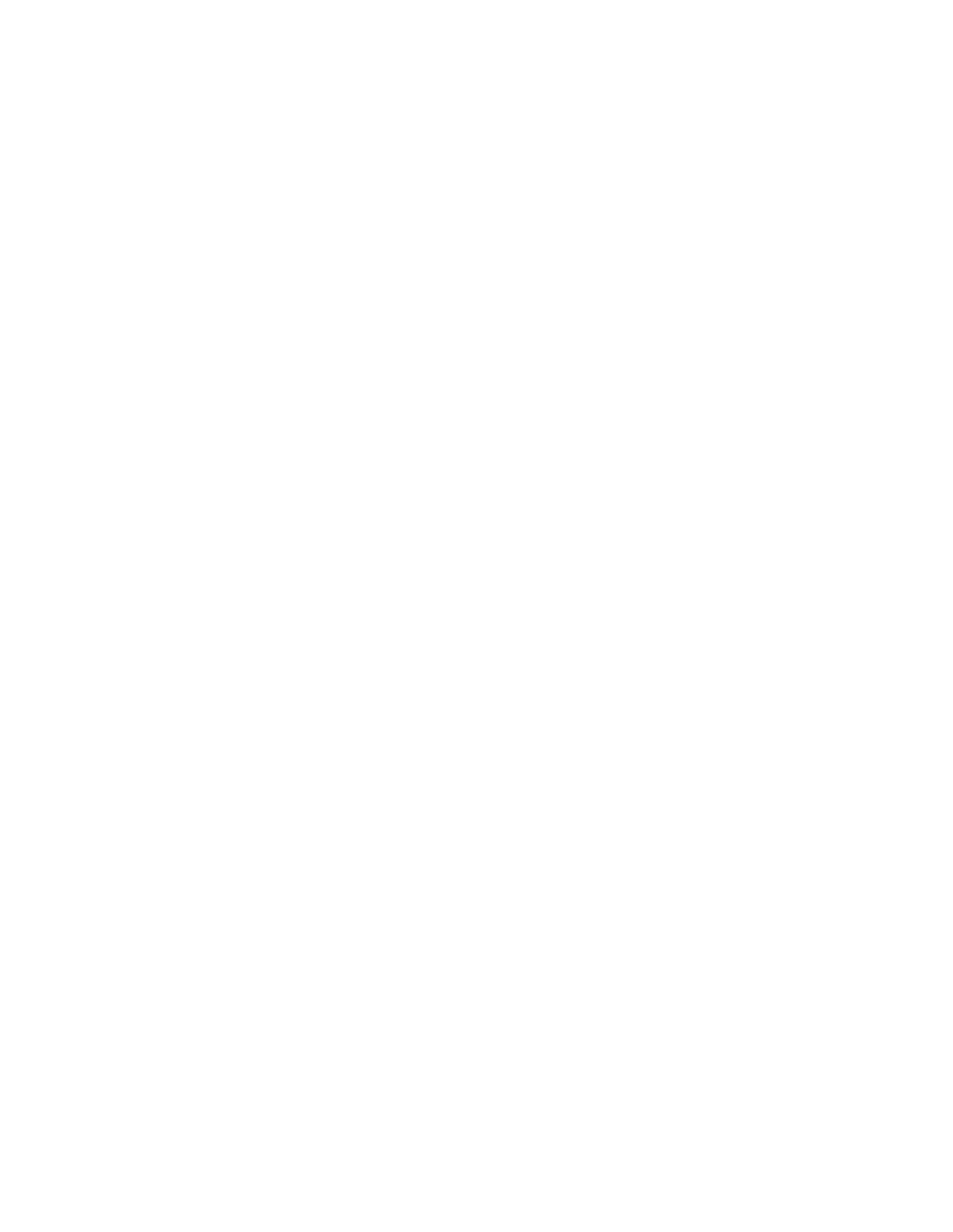## **Statement to The International Monetary and Financial Committee By Mohammed Aljadaan Minister of Finance, Saudi Arabia April 21, 2022**

### *The Global Economic Context*

**The global economy is facing significant challenges and risks emanating from the pandemic and the geopolitical events.** The resulting inflationary pressures and supply side disruptions are complicating the delicate balance that policy makers are seeking to achieve between securing the economic recovery and maintaining price stability. Inflationary pressures have been more persistent than previously anticipated while the global economic growth momentum is set to slow with significant downside risks to the outlook. Moreover, tighter global financial conditions and rising cost of food and energy are posing significant challenges to the fiscal situation in Low Income and Developing Countries and complicating the difficult trade-off the authorities are facing between preserving fiscal sustainability and supporting the most vulnerable. Furthermore, pandemic scarring and disruptions from the geopolitical events are expected to have a lingering effect on medium-term growth prospects.

**We note with concern the dire humanitarian crisis in Ukraine, and support international efforts to restore peace and stability and alleviate the suffering of the affected Ukrainians.** We are also concerned about the rising risk to food security in poorer countries which may cause people to flee their homes leading to a sharp surge in the number of refugees and displaced persons. In response, Saudi Arabia has extended visas of Ukrainian citizens residing in Saudi for free and provided \$10 million aid to Ukrainian refugees, in coordination with the Polish government and United Nation Organization. Since the last Fall Meetings in October 2021, Saudi Arabia has contributed more than \$ 9 billion, equivalent to 68% of our share of the recent SDR allocation, to countries most in need. Furthermore, KSA pledges to contribute additional SDR 550 million to PRGT loan resources to take the KSA's total PRGT support to about SDR 1.18bn. These efforts come in line with the Saudi leadership's drive for humanitarian causes as the Kingdom ranked third among the world's top donors in global humanitarian assistance, according to the 2021 UNFTS. Saudi Arabia has been a key partner for other countries in fighting the ongoing pandemic, supporting recovery, and helping achieve Sustainable Development Goals (SDG).

**Therefore, we emphasize that international cooperation is critical to safely navigate these challenging times.** The magnitude and nature of the challenges facing global economic and financial stability call for a coordinated international response on multiple fronts. On fighting the pandemic, I note that the world will not be safe unless everyone is safe in every part of the world, which requires a concerted multilateral effort to ensure equitable and affordable access to safe and effective COVID-19 vaccines, diagnostics, and therapeutics for all. Other important areas for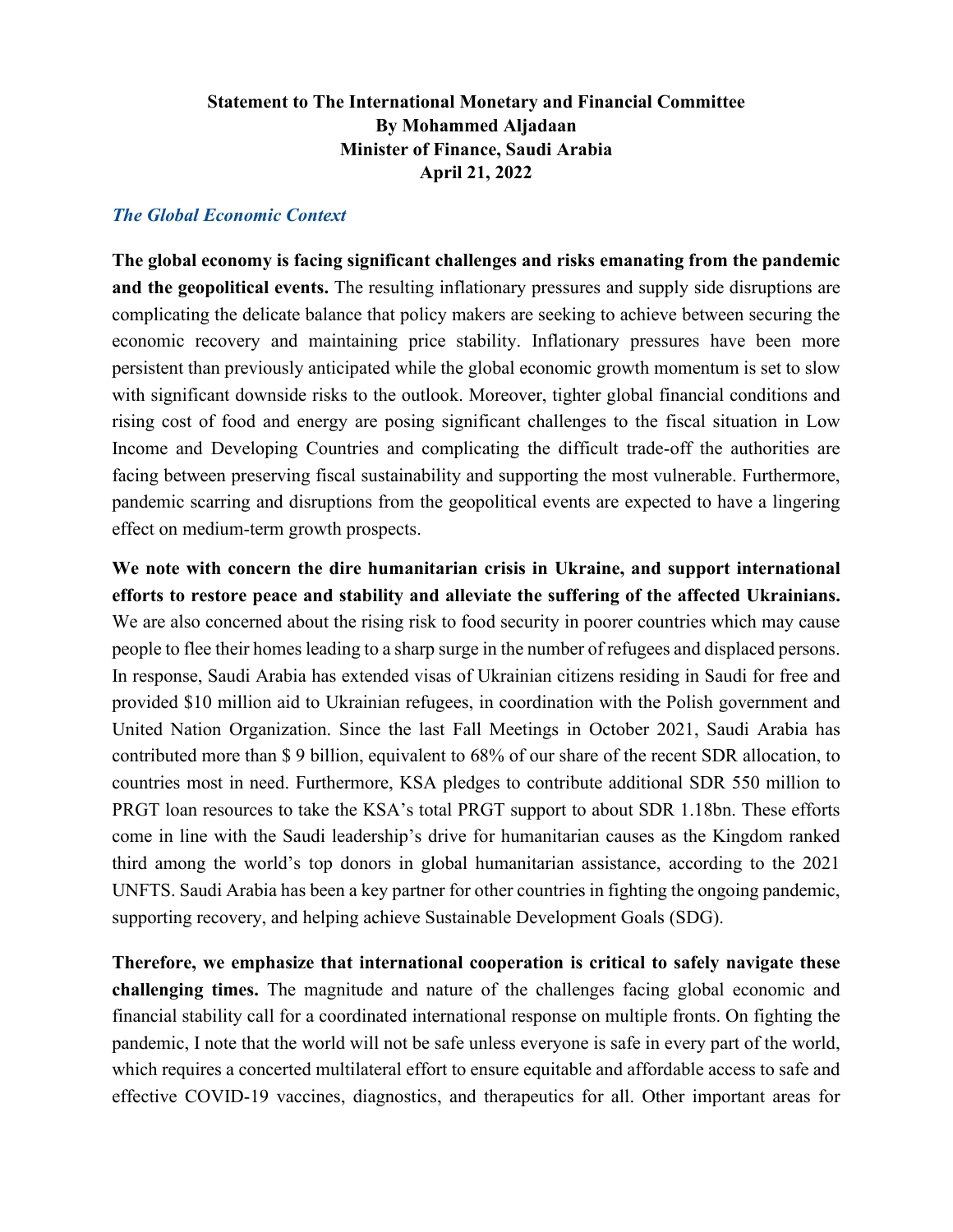international cooperation I would like to emphasize are; 1) ensuring a timely access to an emergency liquidity backstop to cushion the impact of economic spillovers from the implications of the geopolitical events and the monetary policy tightening cycle on global liquidity conditions and 2) facilitating the implementation of the G20 Common Framework to ensure an orderly debt restructuring process to bring meaningful debt relief to countries most in need. Furthermore, the fast adoption of crypto assets calls for greater global coordination to enhance legal and regulatory frameworks to address the associated risks to global financial stability.

**I see an important role for the IMF and WB in fostering multilateral efforts and supporting the membership at this critical juncture.** The Fund has the capacity to guide and facilitate international cooperation efforts in areas within its mandate through its multilateral surveillance and analytical work. Also, the Fund should stand ready to support member countries in the current juncture by providing financial support and concrete policy advice that is tailored to country's circumstances. Moreover, enhancing the effectiveness of capacity development and technical assistance by the Fund would be critical going forward to facilitate the implementation of reforms to enhance economic resilience in member countries and facilitate the structural transformation toward stronger and more inclusive growth.

#### *Saudi Arabia: Stronger Economic and Fiscal Prospects*

**The Kingdom of Saudi Arabia is recovering from the COVID-19 crisis as economic and social activities are steadily returning to its pre-pandemic levels.** Precautionary health measures have been eased since October 2021 following the rapid rise in immunization rates with more than two thirds of the population are fully vaccinated. Moreover, support measures have been gradually unwound while credit growth remains robust and high frequency data indicate a rebound in domestic demand with improved investment prospects and decline in unemployment rate. These positive developments are reflected in the upward revision to the Kingdom's 2022 growth projection in the World Economic Outlook report (WEO) by 2.8 percentage points underpinned not only by increased oil production but also by stronger growth in the non-oil sectors. The private sector's growth is expected to accelerate and lead the economic growth in the medium term. To this end, the Kingdom continues its efforts to enhance the economy's openness and competitiveness by launching the National Investment Strategy, in October 2021, that aims to transform the country into an investment powerhouse and global hub for businesses by addressing funding issues, improving the business environment, and expanding investment opportunities.

**The Kingdom continues to make significant progress on protecting the environment which is an integral element of its plan to ensure quality of life and economic prosperity for its people.** These efforts include the commitment to reach "net-zero emissions" by 2060, through the framework of the Circular Carbon Economy (CCE) to reduce GHG emissions as well as the Saudi Green Initiative to increase vegetation cover and planting 10 billion trees, combating pollution and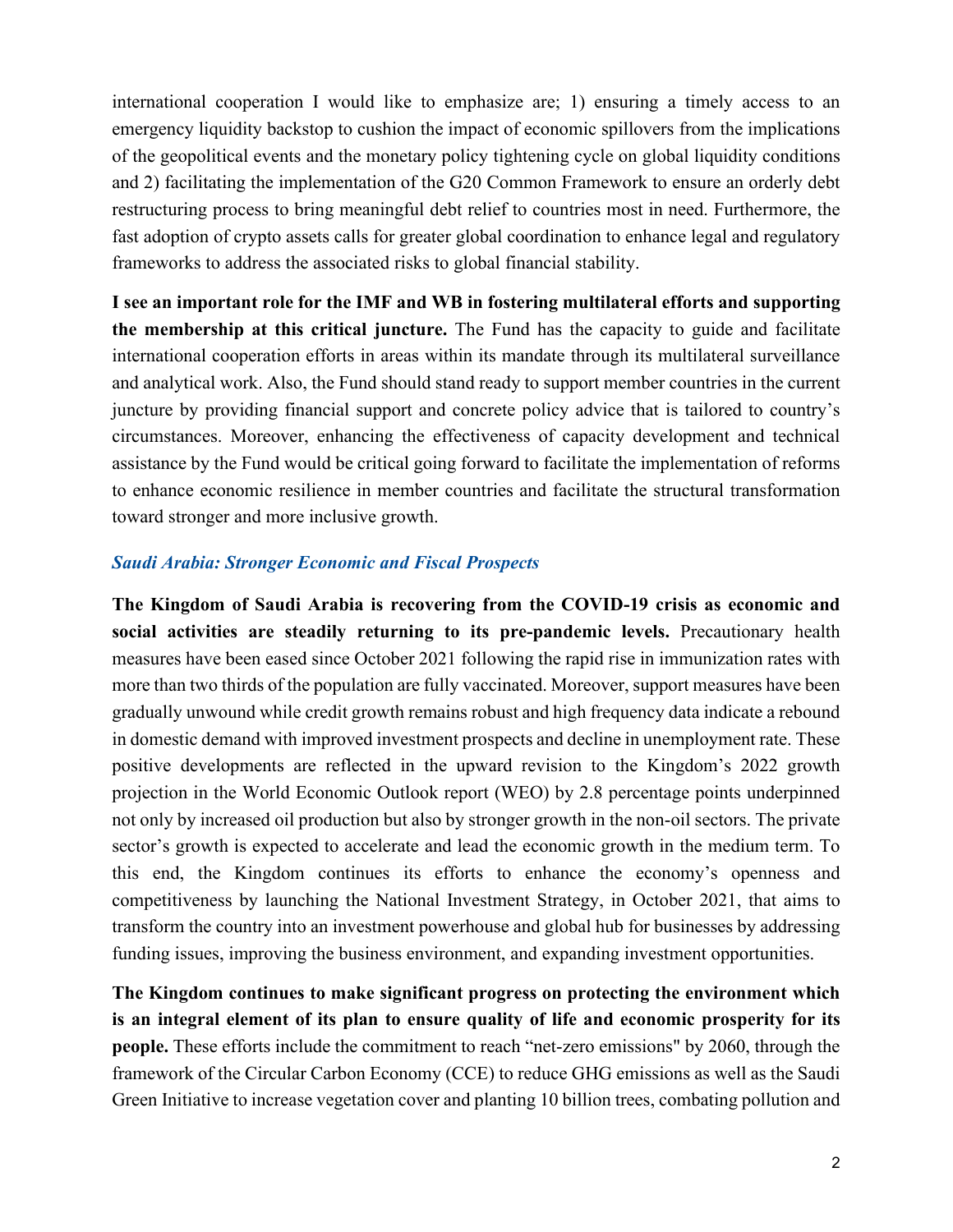preserve marine life. Furthermore, the Kingdom is playing a leading role in coordinating regional efforts to combat climate change through the Middle East Green Initiative.

**The Kingdom remains committed to the medium-term fiscal framework and the prudent use of oil revenue windfalls to ensure macroeconomic stability and long-term fiscal sustainability**. Fiscal policy continues to be more countercyclical including through linking expenditure ceiling to structural revenues to safeguard macroeconomic stability against oil price volatility. Windfalls from higher oil prices will be allocated to strengthen the fiscal position while accelerating the structural reform efforts to diversify the economy to further increase resilience against global shocks and crises. The budget is estimated to post a surplus in 2022, a year earlier than previously projected on the back of receding effects of the pandemic, improved fiscal discipline, and higher oil and non-oil revenues.

**The Saudi Central Bank (SAMA) continues to operate with the objective of maintaining monetary and financial stability.** In tandem with the evolving domestic and international monetary conditions, SAMA has raised its repo and reverse repo rates by 25 basis points to maintain monetary and financial stability. SAMA has also continued to enhance financial sector soundness by ensuring a robust regulatory environment and strong adherence to the requirements by Saudi financial institutions.

## *Energy Security and Transitions*

**A stable energy market is essential to ensure smooth and just transitions toward a low greenhouse gas emission economy.** In 2021, higher energy prices post the pandemic were in part a reflection of the revival of demand, following the global economic recovery. However, climate policies that constrain oil and gas investments risk the future availability of supply that will be needed to meet healthy demand growth in a timely and adequate manner. Such constraints increase the vulnerability of the energy markets to shocks, and in turn surges in price, and as a result undermine the global clean efforts. The shortages of natural gas, since the past year, especially in Europe, is a clear example of the undesirable consequences of such policies. The stable investment in all sources of energy, including oil and gas, is therefore necessary to cushion the market against disruptions, in order to foster global economic activity and support the post-pandemic recovery. These recent events reaffirm that it is imperative to pursue balanced and comprehensive approaches that take into consideration the three important pillars: energy security, economic development and reliable access to energy, as well as addressing the climate change challenges that we all agree are becoming increasingly urgent.

**We stress the importance of designing climate policies based on more realistic assumptions about energy transitions.** We remain of the view that all sources of reliable, affordable, and sustainable energy will be needed to meet the rising energy demand stemming from the growing